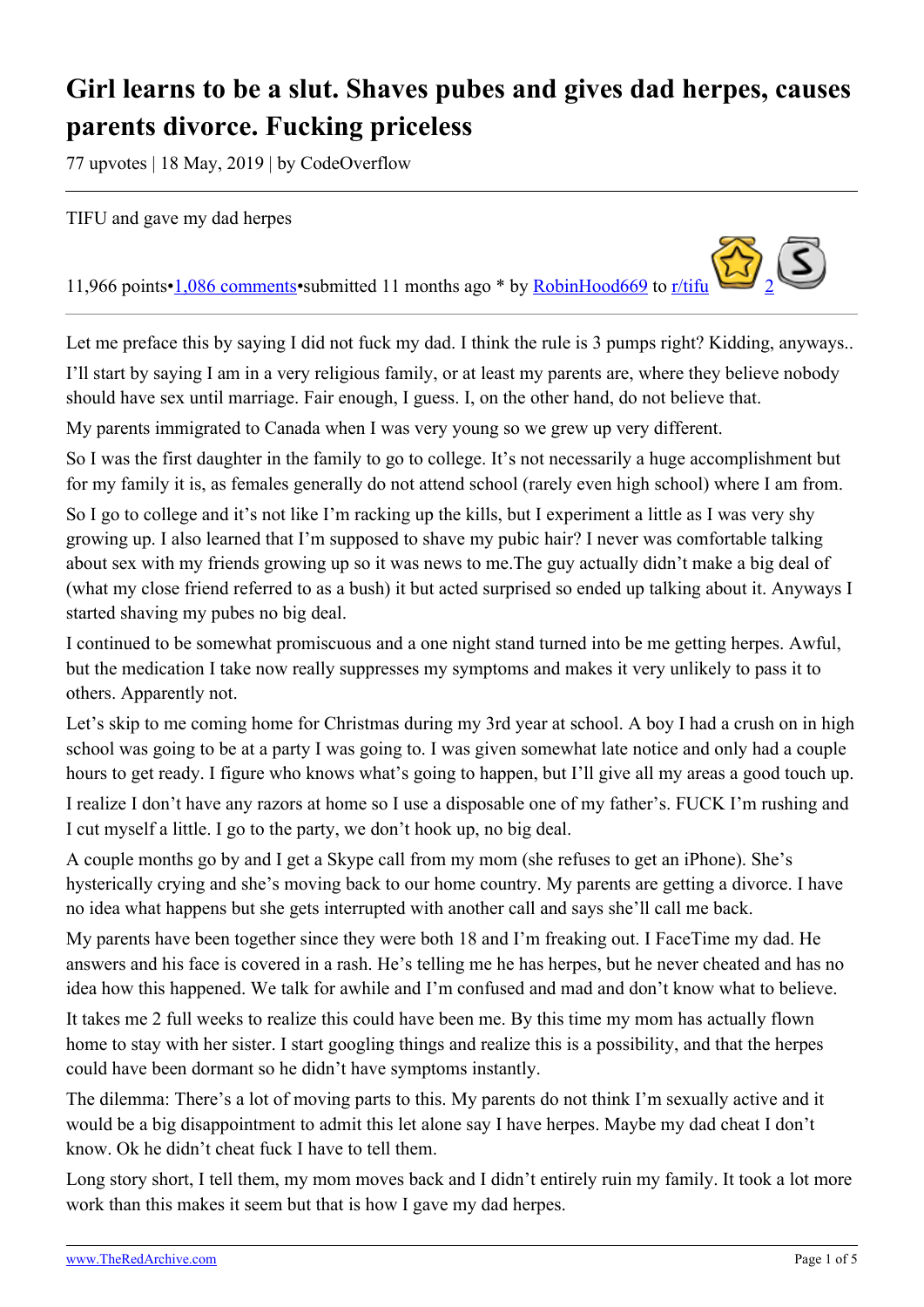TL;DR I gave my dad herpes by sharing a razor I forgot I left in our family shower.

EDIT: First of all, thanks for all of the kind words and support there are some great people out there.

Second, the disposable razor was not used prior, and was with like 10 others under our sink. So I used it and forgot it in the shower. I was used to living alone and just forgot.

There are 1000 different ways I could have handled it but this is what my mind had decided on at at the time. Also, I had told my parents I had gotten it from my roommate (wasn't exactly sure how) and it must have been a similar situation through shared toiletries. No idea if they bought it or not but we have not talked about it again.

Lastly, for everyone calling me a hoe and whatever. That's cool I really don't care. But in the wise words of Adele Givens "I wanna cum motha fuckkaaaaa"

Archived from [theredarchive.com](https://theredarchive.com/r/MGTOW/girl-learns-to-be-a-slut-shaves-pubes-and-gives.463790)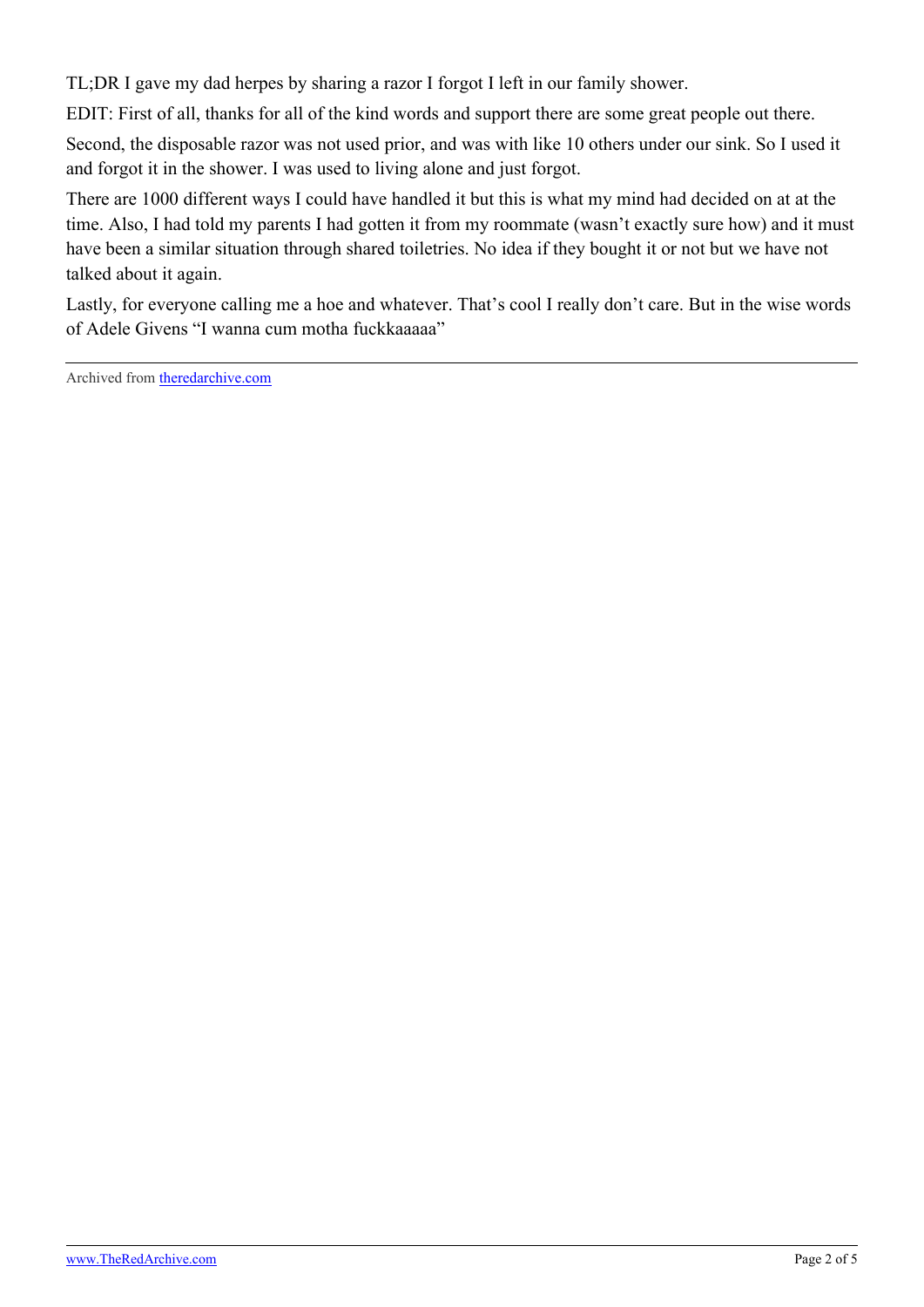## **Comments**

[RedSkeller](https://old.reddit.com/user/RedSkeller) • 42 points • 18 May, 2019 12:24 PM Cliff notes: \*second generation immigrant in Canada \*raised with morals and is embarrassed to discuss sex with parents \*parents are married at 18 and sound like a good example College happens \*Tries to sound modest about whoring but is actively having one night stands \*Acquires the herp but it's no big deal because she's got free insurance and the tingles were worth \*In a rush to fuck the next guy who she probably won't tell because she's not contagious in her mind from meds \*Uses Dad's razor and contaminates it in the shower, doesn't even rinse the blood off

[MovieReviewMgtow](https://old.reddit.com/user/MovieReviewMgtow) • 12 points • 18 May, 2019 04:49 PM

That's gross as hell man, glad I'm single with no spawn to give me the herps.

[SekaiNoHeipo](https://old.reddit.com/user/SekaiNoHeipo) • 32 points • 18 May, 2019 09:05 AM

I am glad I removed that subreddit from appearing in my [r/all](https://theredarchive.com/r/all) list. Shame on you OP for bringing that cancer to my eyes.

I feel for the poor sod, though.

[ToTheMetal](https://old.reddit.com/user/ToTheMetal) • 6 points • 18 May, 2019 05:55 PM

How does one remove subreddits from [r/all](https://theredarchive.com/r/all)?

[SekaiNoHeipo](https://old.reddit.com/user/SekaiNoHeipo) • 3 points • 18 May, 2019 09:02 PM

I use reddit RES<https://redditenhancementsuite.com/>It's an addon.

[MadMaxXD123456](https://old.reddit.com/user/MadMaxXD123456) • 1 point • 18 May, 2019 08:23 PM

How do u remove ?

[AeternusDoleo](https://old.reddit.com/user/AeternusDoleo) • 23 points • 18 May, 2019 02:05 PM

Hm. Noone seems to address the elephant in the room: That the supposedly religious woman was immediately willing to terminate the relation over this. I smell a monkey ready to branch away...

[SavageLike](https://old.reddit.com/user/SavageLike) • 5 points • 18 May, 2019 04:08 PM

For me it's the fact that she's probably gave that poor kid at the party herpes.

[fasterfind](https://old.reddit.com/user/fasterfind) • 3 points • 19 May, 2019 12:55 AM

She's religious and thought he was cheating, so meh. Makes sense.

Despite that, it's still totally fucked up how quickly and easily she would have left a good life partner.

That's women for you. If the think something went wrong, they fucking end the relationship and go full atomic. Every single time. Women are highly unstable like that.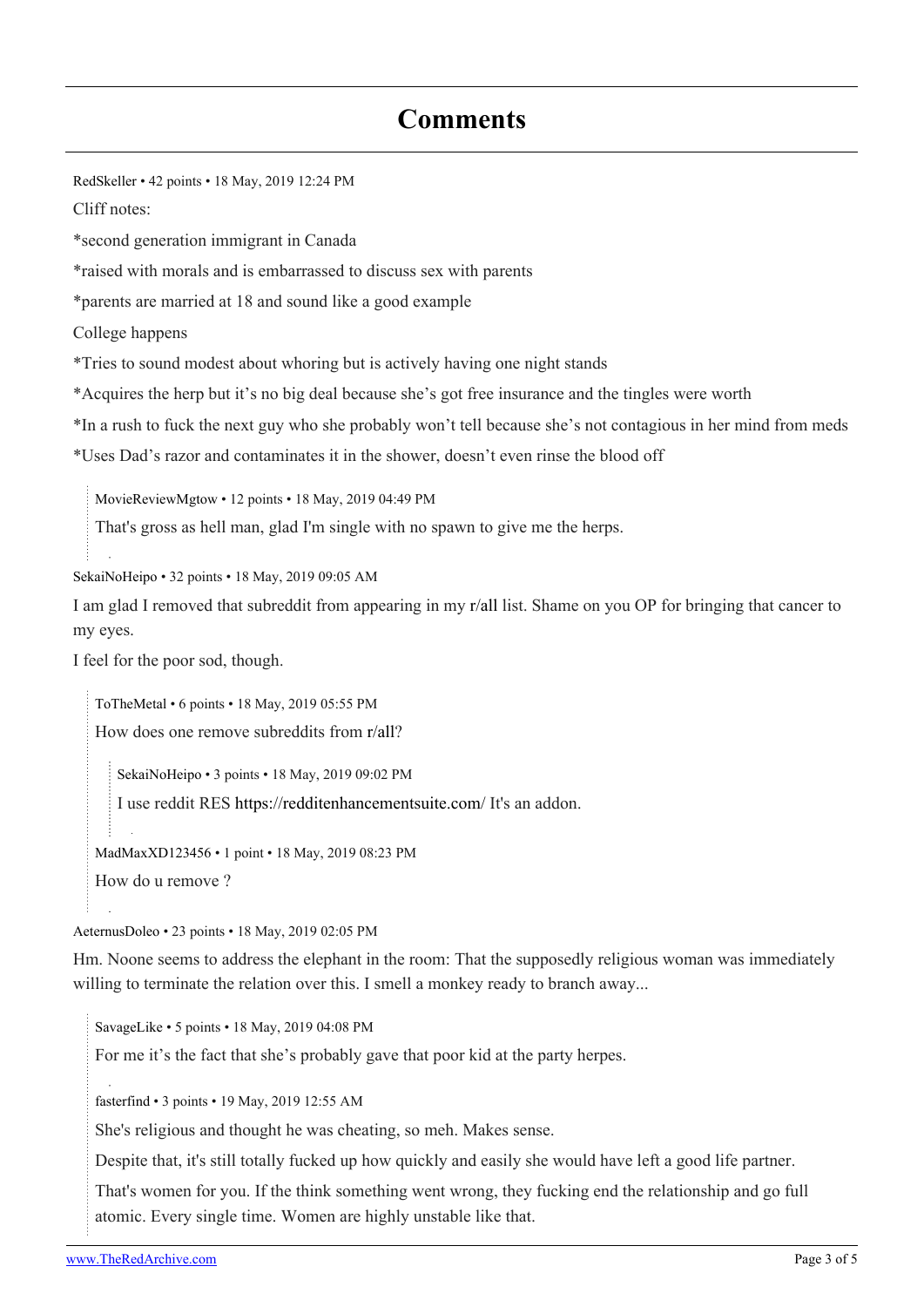Men are always doing damage control. By this point, the guy had been doing damage control for decades, and it still wasn't good enough for the wife. The wife needed the daughter to come out as a herp carrier. Fuck women in general. They're just too fucked up to put up with.

[AeternusDoleo](https://old.reddit.com/user/AeternusDoleo) • 2 points • 19 May, 2019 01:34 AM

Fuck women in general.

Not if they're infested I won't...

[Blackishcat27](https://old.reddit.com/user/Blackishcat27) • 1 point • 20 May, 2019 08:16 PM

If someone cheats, male or female they're not a good life partner.

[swankvagabond](https://old.reddit.com/user/swankvagabond) • 1 point • 24 May, 2019 09:34 AM\*

You have to be retarded to believe that a man who never cheated on his wife deserves to get divorced because he got herpes from his own daughter because she used his razor to shave her pubes.

[deleted] • 22 points • 18 May, 2019 11:05 AM

All of that because some silly little twat forgot to bin a DISPOSABLE razor!

[deadBeefCafe2014](https://old.reddit.com/user/deadBeefCafe2014) • 13 points • 18 May, 2019 02:18 PM Holy shit.

Fuck college. My kids are going to trade school.

[EU4N00B](https://old.reddit.com/user/EU4N00B) • 1 point • 18 May, 2019 10:51 PM fuck this earth my kids are going to mars

```
MAJIIC • 10 points • 18 May, 2019 02:53 PM
```
"The rule is 3 pumps right?"

She definitely fucked her dad and is lying.

PanderjitSingh  $k \cdot 4$  points  $\cdot 18$  May, 2019 03:57 PM

I find it hard to believe she's a Larry David fan.

That's the only source I have for a 'three pump rule' and I really hope it was just a joke and not him referencing a real thing.

[MAJIIC](https://old.reddit.com/user/MAJIIC) • 2 points • 18 May, 2019 04:26 PM

Thanks for the source. He was probably joking. Though in the situation with the woman: if you have to ask, your suspicions are probably correct.

[The50Gunner](https://old.reddit.com/user/The50Gunner) • 7 points • 18 May, 2019 10:50 AM

Oh my fucking god. I have no idea what to say. Fuck.

[stonehead16](https://old.reddit.com/user/stonehead16) • 3 points • 18 May, 2019 05:09 PM

Get your diseased ridden vagina away from me. The cucks in that subreddit are cheering her cancerous bullshit. Blue pill cucks are the worst.